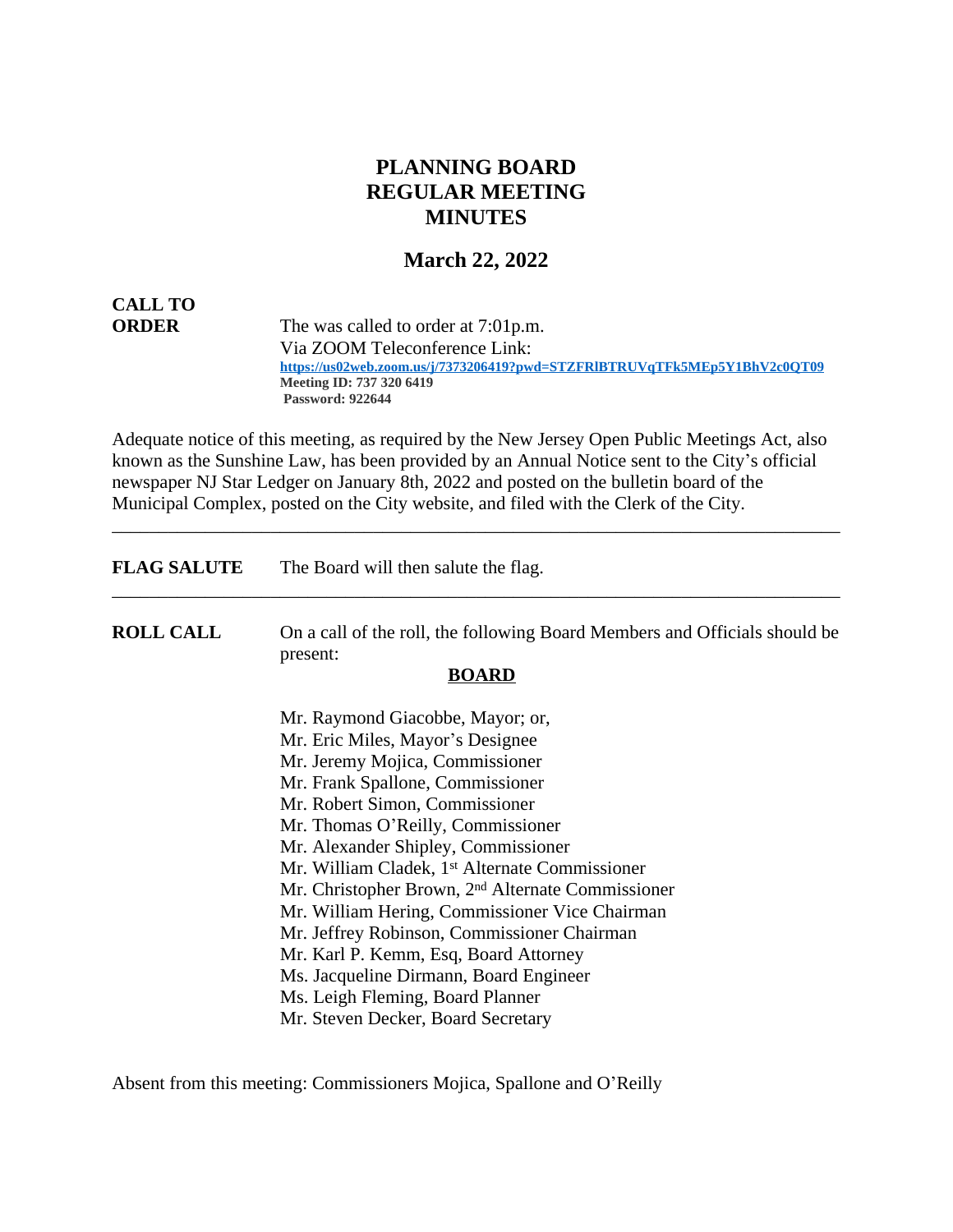The meeting was called to order 7:01pm.

Commissioner Timmons joined the meeting immediately following roll call.

Chairman Robinson opened the meeting with the regulations and reading of the agenda into the record.

The following action took place.

First to be heard was:

329 New Brunswick Ave. Owners, LLC 329 New Brunswick Avenue Application # 01/22 B 276 L 10 Final Site Plan Approval

This application is a continuation from previous meeting. Chairman Robinson asked them to just address the comments from the Engineer's letter that still need to be addressed from the last meeting.

Victor Vinegra was sworn in as the applicant's engineer and planner. He was accepted as an expert.

Board professionals Jacqueline Dirmann and Leigh Fleming were sworn in by attorney Karl Kemm.

Victor Vinegra explained that he had meetings with the board Planner and Engineer to address all of the issues from the last meeting. He has agreed with all comments in the most recent letter from Colliers Engineering dated March 22nd, and Heyer Gruel Associates dated February 18th.

Mr. Vinegra then stated there are a few conditions that need to be added to the resolution. One is regarding supplying additional sanitary sewer information to the city as the project moves forward. 329 New Brunswick will prepare a blanket easement for the city to access the site. There are multiple storm sewers on the site, and this will allow anyone to assess the site and access the situation during a storm.

The applicant has submitted an updated traffic study provided by Dolan and Dean of the intersection at Route 27 and New Brunswick Ave. The study shows the intersection will not be affected negatively. All trucks will exit by making a left out of 329 New Brunswick. There will be roughly 2 trips per hour, 10-12 hour per day with no more than 24 trucks per day. Peak traffic will be 32-34 cars per day. It will not decrease the level of service to the area. The only potential negative is the wait to make a left onto Rt. 27 to travel toward 1 & 9 at peak hours in the evening.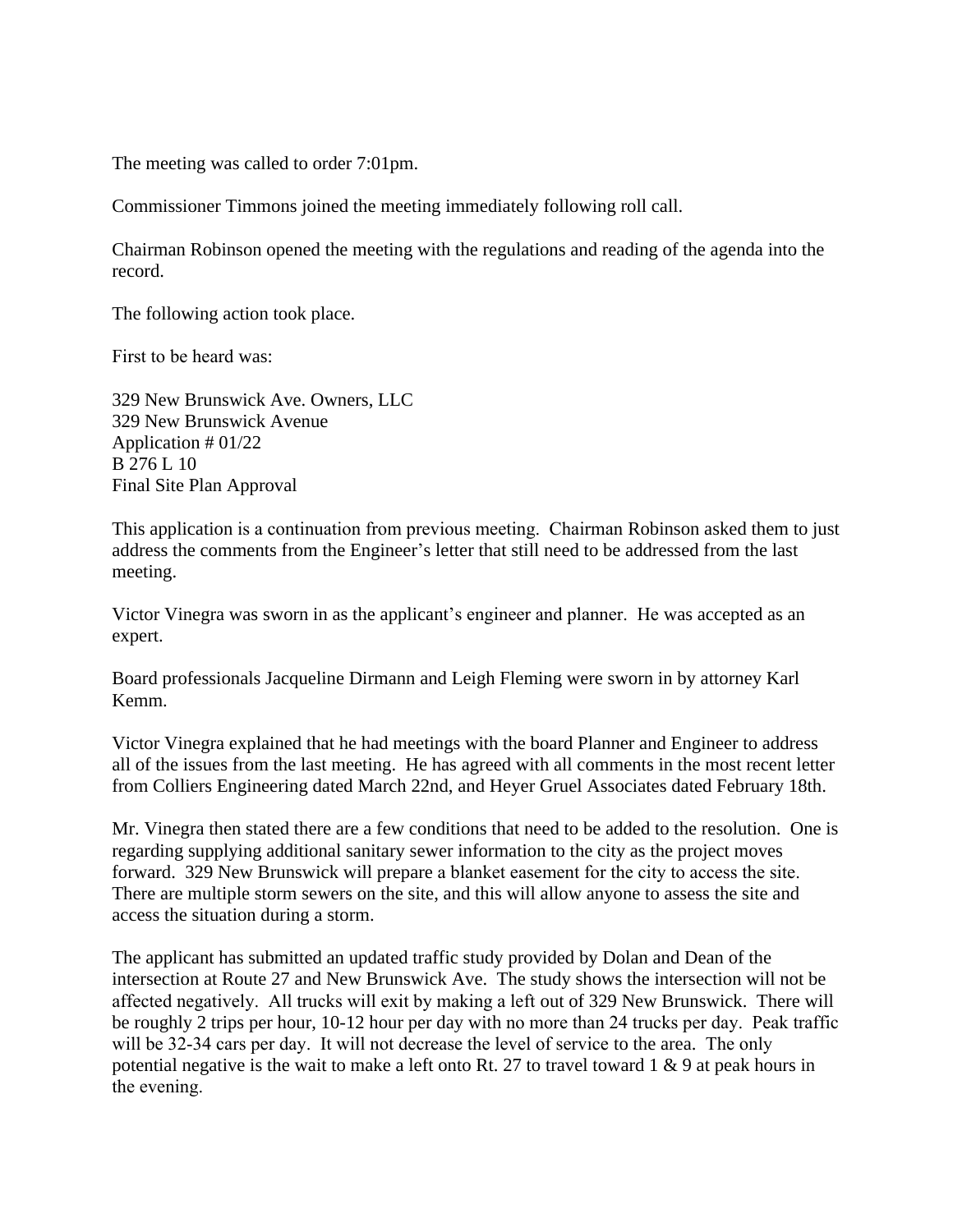Attorney Karl Kemm, updated everyone that Vice Chairman Hering had returned to the meeting via video.

Mr. Vinegra explained that there is ample parking at the lot, and overflow parking. The only new asphalt will go around the new building for employee parking.

Site triangles will be provided on the site plan. The applicant is going to make a mountable curb so large trucks can make the turn a little bit wider. Mr. Vinegar will work with city Engineer regarding this issue.

Board Planner Leigh Fleming commented she would like driveway dimensions for the possibility of granting a waiver.

Mr. Vinegra stated for a wb-60 it would need to be 60 ft depressed curb and the driveway will narrow in, but still be at least 50ft at least. This is needed to accommodate the WB-67.

Ms. Fleming would like to know that any changes to the interior of the building.

Mr. Vinegra stated they will come back to the board if there are any changes.

Board Planner Fleming also notified that any deviation from the proposed signage would need to come back to the board for a variance. The applicant agreed to that.

Board Engineer Jacqueline Dirmann stated that Victor Vinegra, the City Engineer and herself met about the letter. Everything was addressed, and the documentation provided satisfied these issues. Most items are resolved. The applicant has agreed to work with the board on easements and storm sewer investigation.

The meeting was opened to the board for comment.

Commissioner Shipley asked about the concerns in the Engineer's letter regarding the few things that still need to be worked out with the client. He stated that any approval needs to come with conditions that these will be addressed.

Attorney Merman responded that they will accept any of these conditions as condition of approval. Most of these issues are not with the site plan, and can be worked out outside of the Planning Board.

Chairman Robinson asked about the truck traffic, what size are the majority of trucks going to be?

Mr. Vinegra said it depends on what type of tenant the building has. The building is too small for large distribution. Possibly large tractor trailers coming in, and smaller trucks leaving the site. The current tenants do not generate a large amount of traffic.

The applicant has no other testimony to present.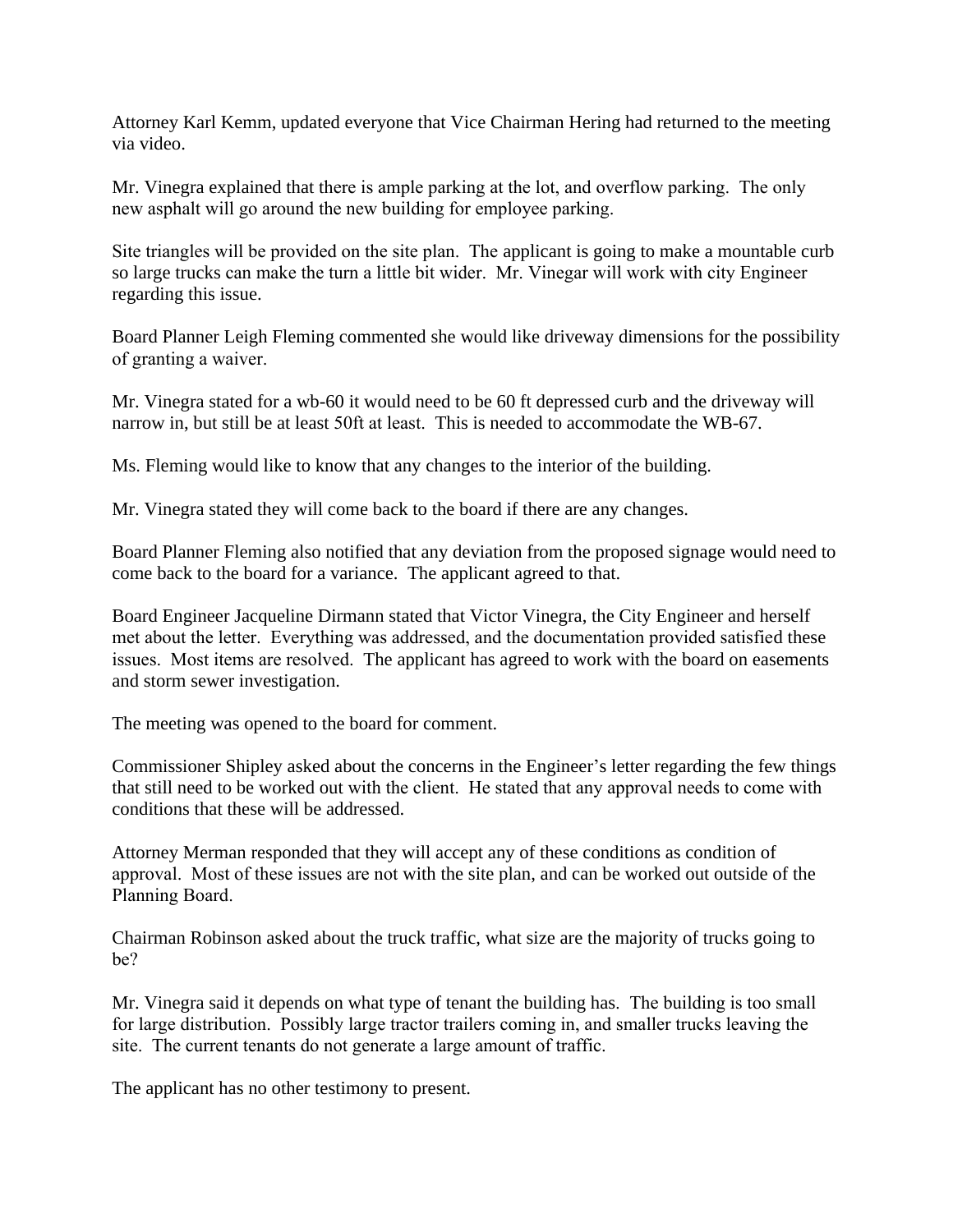Commissioner Brown asked regarding a timeline of when construction will start and conclude.

Mr. Vinegra stated they still need a TWA permit, which will take 4-6 months. So it should start in the fall/early winter next year.

The meeting was opened to the public. The public had no comment.

Attorney Kemm wanted to clarify the width of the driveway 60 ft, was for both the enter and exit driveways.

Commissioner Simon motioned to approve the final site plan for application # 01/22, 329 New Brunswick Ave.

**Motion: Commissioner Simon Second: Commissioner Cladek Yes: Commissioners Miles, Simon, Timmons, Shipley, Cladek, Brown, Hering and Robinson No: None Absent: Commissioner Mojica, Spallone, and O'Reilly Abstain: None**

#### **Motion was approved.**

Next to be heard was:

Merck Sharp & Dohme Corp. East Scott Ave & Montgomery St. Application # 3/22 B 394 L 1 Preliminary & Final Site Plan (Parking Lot)

Board Attorney Karl Kemm confirmed this application was allowed to be heard.

The applicant's Attorney Thomas Malman explained this is to expand a parking lot. Nick Rotonda will present the application to the board tonight.

Nick Rotonda was sworn in as an expert. He has appeared before the board many times. He is testifying as an Engineer tonight.

Mr. Rotonda shared exhibit A-1. An aerial photograph of the site. It showed the entire Merck site, and the small parking lot that will be expanded.

Next was shown exhibit A-2, that show the expanded parking lot area. They are proposing 170 spaces in addition to the previous 61 spaces. The applicant addressed the planner's comment that about 25.71% of landscaped area will stay. That is more than the 15% required.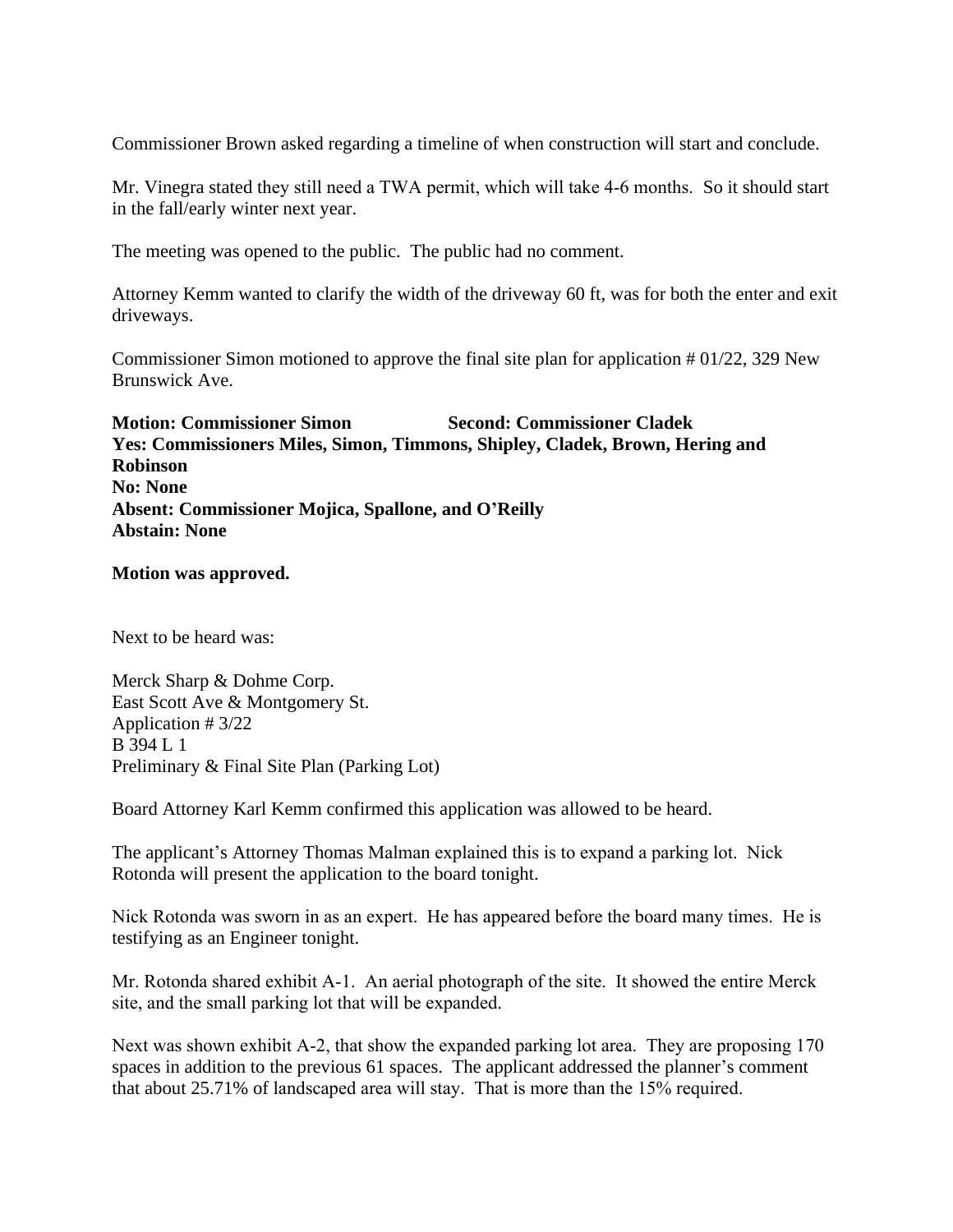Mr. Rotonda also confirmed the same entrance and exit as the current parking lot will be used. Some of the pavement will be porous which will allow water to flow through and will hold water for green infrastructure report. The porous is shown as dotted pavement on exhibit A-2.

This lot is in a bulk area, it is a general lot to be used by anyone. It is more for Merck employees to have them closer to the building. They will not have to cross East Scott Ave.

The lighting is the same that is part of the set, nothing has changed. The lighting plan is shown on sheet 6, 06-0. Down facing shoebox style LED, which will reduce glare. They will face directly down. All lights will meet the requirement for lighting on site.

Mr. Rotonda addressed the drainage at the site. The porous pavement will collect underground into gravel, and then discharge into pipes and will run into existing drainage.

The applicant has provided spaces for electrical vehicle charging stations. This will be electric ready.

No ADA spaces will be provided. It is further from the buildings than other parking lots. They have many spaces closer to the buildings that provide ADA spaces. The Merck site has a sufficient amount of handicap parking.

The walkways and ramping that cross Montgomery do meet all ADA requirements.

The landscaping plan was discussed. Sheet C0-20 shows that nine trees are going to be removed. The landscape plan exhibit A-2 was shared with the board. This shows that hedges will be added between Bond street and Montgomery, and 4 trees will be added in place of trees removed.

The applicant plans to make all revisions and changes recommended by the professionals. They will comply with all issues.

Board Engineer Jacqueline Dirmann stated that Mr. Rotonda showed her all conditions that will be met and revised the plans in order to satisfy all comments.

Board Planner Leigh Fleming said all comments were addressed during testimony.

The meeting was opened to the board members.

Commissioner Shipley asked if the only entrance and exit is from Montgomery street and if there will be landscaping along that area. Yes, the applicant is proposing to only use the existing entry. (Yes) 20 evergreens running along the parking lot. He believes this is a good buffer. Will they continue the hedges down Scott Ave. from Montgomery to Bond Street? Mr. Rotonda responded that yes they will run down Scott Ave. and Bond street.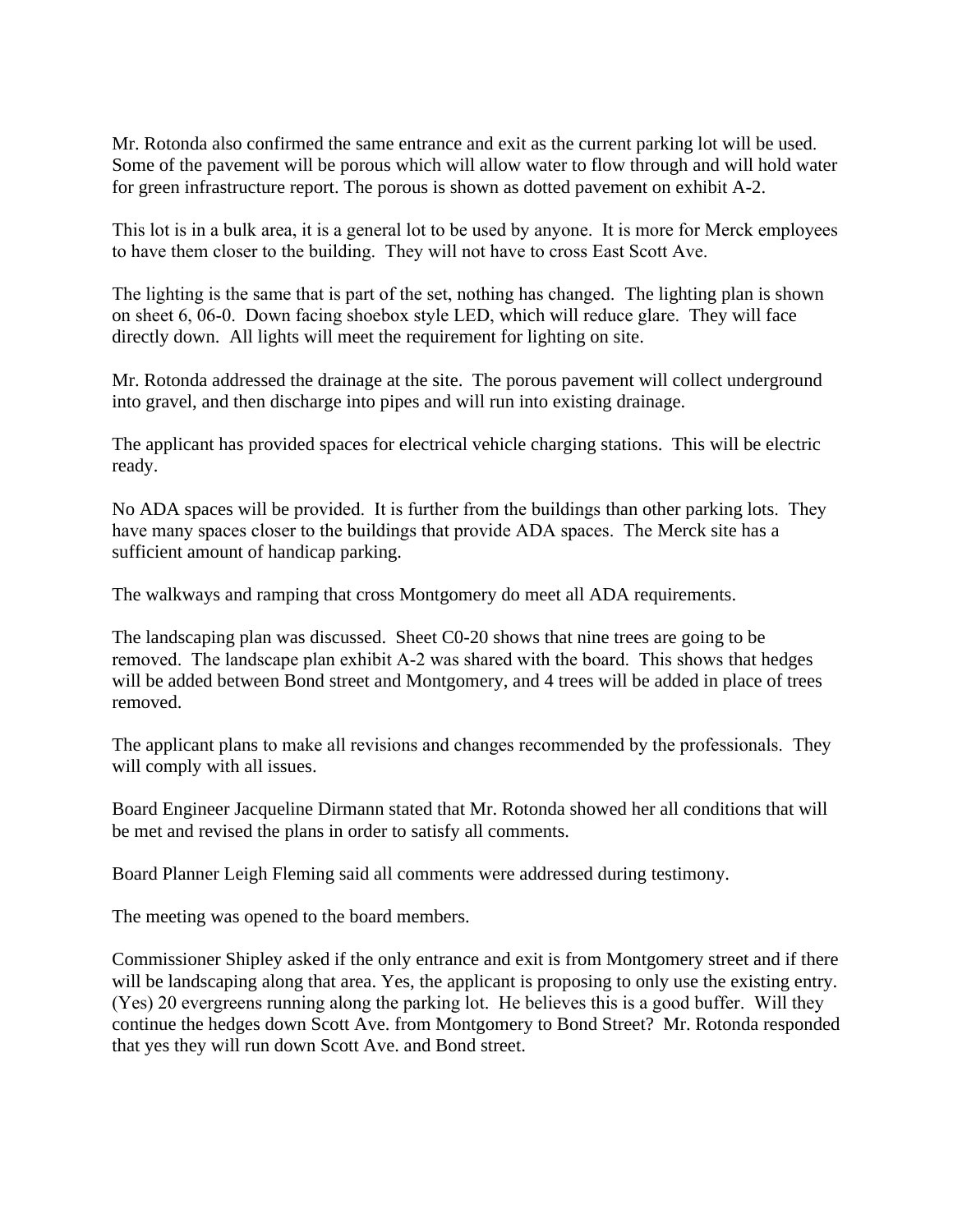Mr. Shipley would like to know what type of trees are being planted. They will be Red Chokeberry.

Commissioner Shipley commented that he likes the landscaping they have done with parking lots.

The meeting was opened to the public.

Erinel Pagan of 309 East Scott Ave, stated that there is a lot of traffic in the areas during the mornings. She is asking if there will be more traffic now. She lives across the street from the site.

Mr. Rotonda stated he doesn't think there will be a traffic issues because of the safety and security that keeps traffic free flowing.

Ms. Pagan responded that there is traffic on Bond Street from people making left into Merck. She doesn't think that Montgomery is as bad because of parking lot.

Rotonda stated this will have no impact on Bond except for people possibly using Montgomery which could actually reduce the amount going to Bond.

The public portion of the meeting ended.

Mr. Malman said there is no other testimony to be provided.

Commissioner Shipley motioned to approve the final site plan for application # 03/22, Merck Sharp Dohme, East Scott and Montgomery Ave parking lot.

**Motion: Commissioner Shipley Second: Commissioner Simon Yes: Commissioners Miles, Simon, Timmons, Shipley, Cladek, Brown, Hering and Robinson No: None Absent: Commissioner Mojica, Spallone, and O'Reilly Abstain: None**

#### **Motion was approved.**

Commissioner Simon made a motion was made to memorialize the resolution for Irving Street Bridge.

**Motion: Commissioner Simon Second: Commissioner Hering Yes: Commissioners Miles, Simon, Timmons, Shipley, Cladek, Brown, Hering and Robinson No: None Absent: Commissioner Mojica, Spallone, and O'Reilly Abstain: None**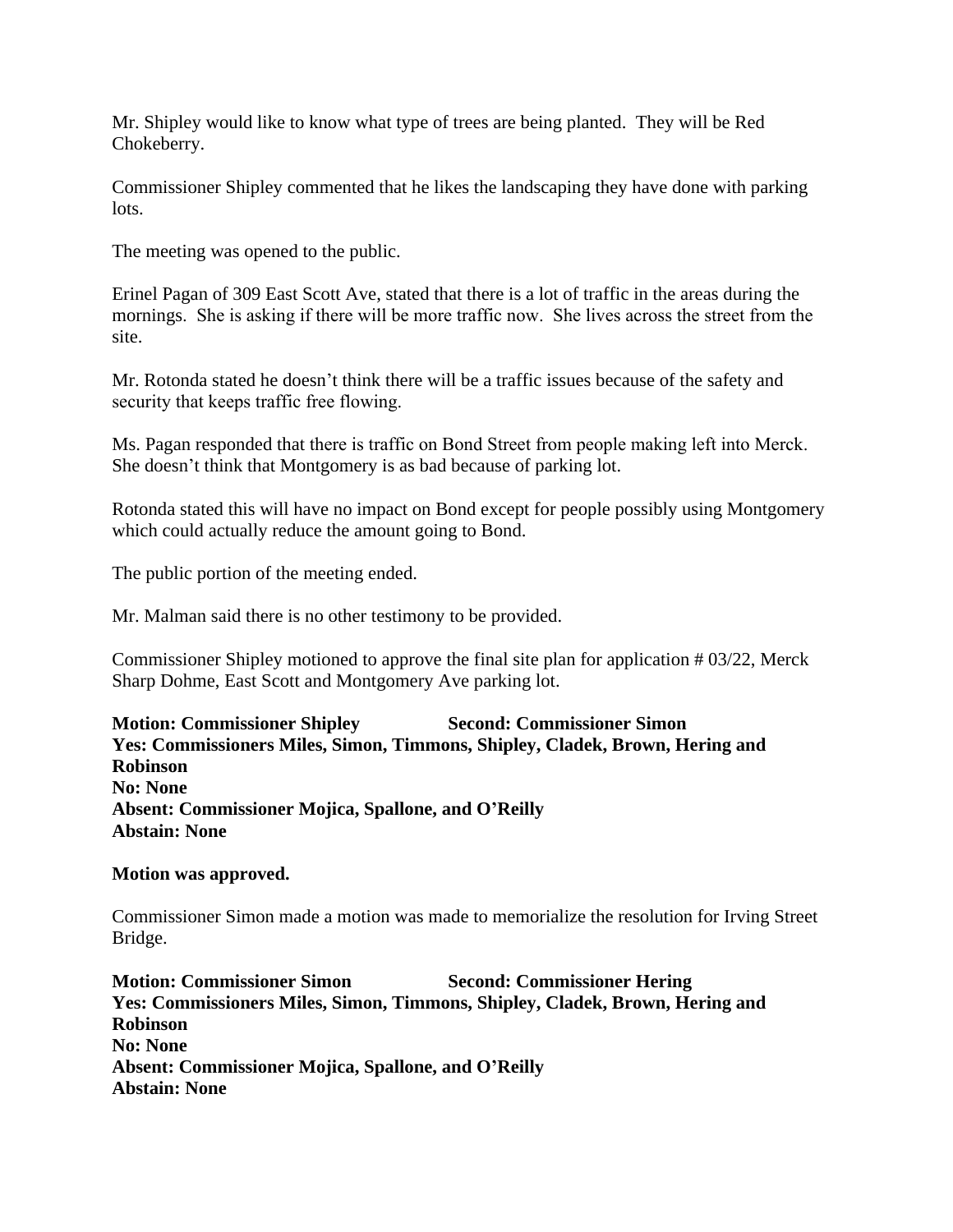#### **Motion was approved.**

Any necessary changes to the Planning Board minutes of February 22nd, 2022 and shall be made at this time and approved by action of the Commissioners.

Chairman Robinson noted that Mr. Victor Vinegra's name was spelled incorrectly in two different places.

Vice Chairman Hering motioned to approve the minutes from February 22, 2022 with the changes recommended by Chairman Robinson.

**Motion: Commissioner Hering Second: Commissioner Cladek Yes: Commissioners Miles, Simon, Timmons, Shipley, Cladek, Brown, Hering and Robinson No: None Absent: Commissioner Mojica, Spallone, and O'Reilly Abstain: None**

#### **Motion was approved.**

Chairman Robinson asked Attorney Kemm about the R2N2 lawsuit.

Attorney Kemm believes it is going to be resolved. The court has proposed to move the lot line slightly and give more buffer to the R2N2 building. It wouldn't change anything except the property line. R2N2 will then withdrawal the lawsuit if this happens. It will move the property line 7ft, and it will put an easement on that area. All parties want to make sure there are no other structures in that area. It appears the judge will approve, and it will be settled.

Chairman Robinson reported for the environmental commission. There are some possible changes from ANJEC. They have notified the environmental commission the NJDCA is thinking about publishing regulations that will prohibit municipalities from adopting ordinances that are stricter than the NJDEP (residential site improvement standards) RSIS for residential areas. This is to limit the municipality authority.

Rahway has always had stricter regulations regarding storm water.

Karl Kemm commented that towns League of Municipalities have taken action against this. Every town is different, and towns should make decisions on their own, and can have standards that are in excess of state standards.

Announcement was made that the April meeting will be in person.

Vice Chairman Hering provided an update on the Zoning Board. The latest meeting was canceled.

A motion was made to adjourn the meeting.